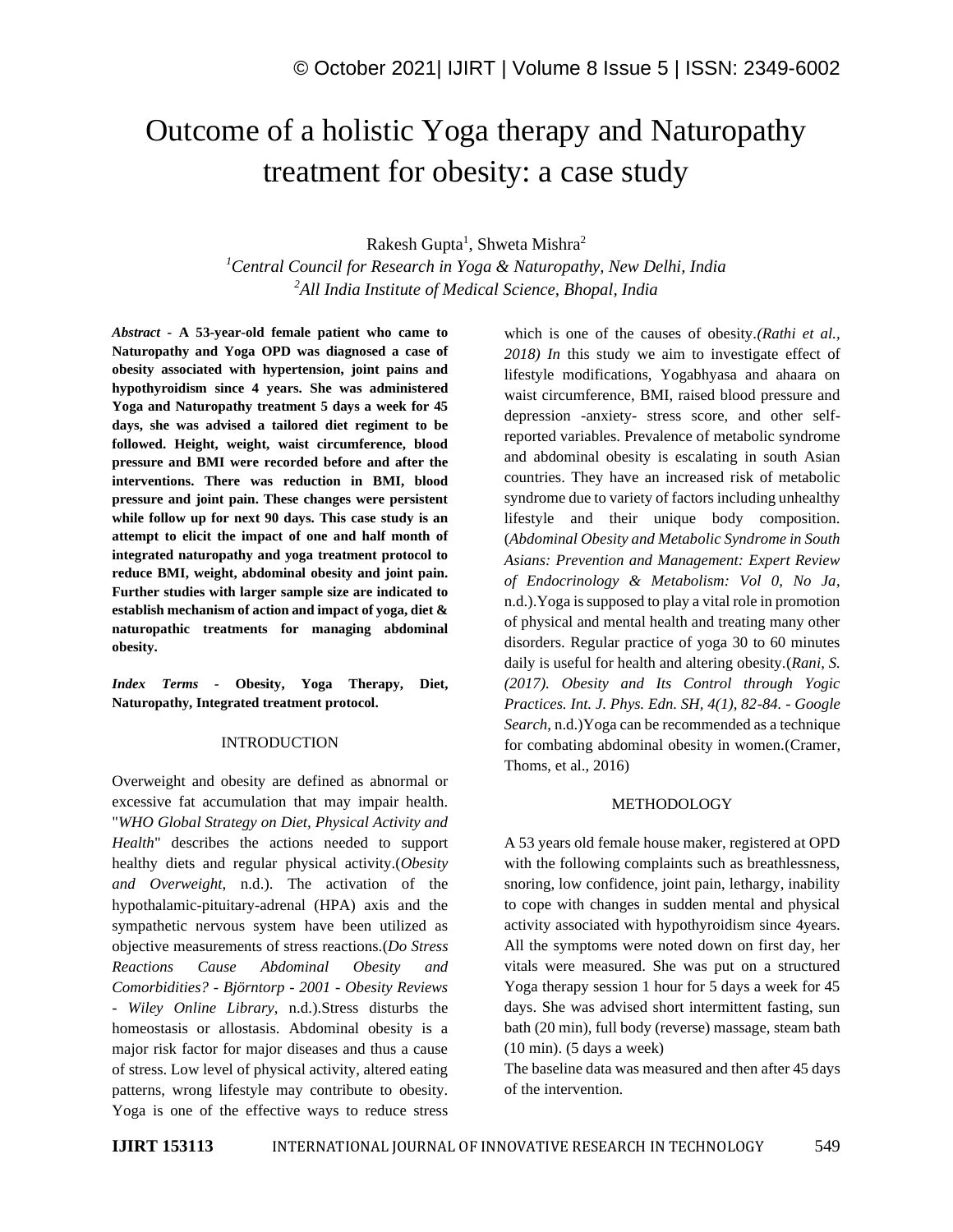# © October 2021| IJIRT | Volume 8 Issue 5 | ISSN: 2349-6002

| mei venuon.<br>YOGA THERAPY SESSION (1 HOUR 5 DAYS /WEEK FOR 6 WEEKS) |               | NATUROPATHY Treatments (5 days a       |
|-----------------------------------------------------------------------|---------------|----------------------------------------|
|                                                                       |               | week for 6 weeks)                      |
| Loosening exercise, asana, pranayama, meditation, kriya               | Total= 60 Min | Short Intermittent fasting<br>1.       |
| SukshamaVyayama(Loosening exercises):                                 | 10 Min        | 2.<br>Sunbath (Daily 10 min)           |
| 1. Head and neck movt.                                                |               | 3.<br>Full body (reverse) massage (45) |
| 2.<br>Shoulder movement                                               |               | min/day)                               |
| 3.<br>Stretching arms and rotating fist                               |               | Steam bath (10 min).<br>4.             |
| Spine movement<br>4.                                                  |               |                                        |
| Leg stretch and feet rotation<br>5.                                   |               |                                        |
| Abdominal breathing in hip hinge position<br>6.                       |               |                                        |
| Sthula Vyayama (Locomotive exercises):                                | 03 Min        |                                        |
| Engine daud<br>1.                                                     |               |                                        |
| 2.<br>Sarvang pushti kriya                                            |               |                                        |
| Surya namaskara- 3 rounds                                             | 05 Min        |                                        |
| Asana:                                                                | 20 Min        |                                        |
| 1.<br>Tadasana - 2Round                                               |               |                                        |
| 2.<br>Virabhadrasana - 2Round                                         |               |                                        |
| 3.<br>Trikonasana - 1 Round                                           |               |                                        |
| Uttan Padasana-2Round<br>4.                                           |               |                                        |
| Pawan-Muktasana - 3Round<br>5.                                        |               |                                        |
| Setu Bandhasana - 2Round<br>6.                                        |               |                                        |
| 7.<br>Sarvangasana - 3Round                                           |               |                                        |
| Bhujangasana -2Round<br>8.                                            |               |                                        |
| Shalbhasana - 2Round<br>9.                                            |               |                                        |
| 10. Dhanurasana - 2Round                                              |               |                                        |
| 11. Shashankasana - 1Round                                            |               |                                        |
| 12. Ardhmatsyendrasana - 1Round                                       |               |                                        |
| 13. Yoga mudra-1Round                                                 |               |                                        |
| 14. Shavasana- 1 Round                                                |               |                                        |
| Pranayama: (each 3 minutes)                                           | 12 Min        |                                        |
| Anulom-vilom Pranayama<br>1.                                          |               |                                        |
| 2.<br>Suryabhedi Pranayama                                            |               |                                        |
| 3.<br>Bhastrika Pranayama                                             |               |                                        |
| 4.<br>Bhramari Pranayama                                              |               |                                        |
| Meditation: Omkara chanting or guided meditation.                     | 05 Min        |                                        |
| Relaxation: Deep relaxation technique                                 | 05 Min        |                                        |
| Bandha: Uddiyana Bandha                                               |               |                                        |
| Kriyas: Kunjal weekly once                                            |               |                                        |

# DISCUSSION

Intervention:

The data suggest that a 45 days of holistic treatment of Naturopathy, Intermittent fasting, Yoga therapy is helpful to reduce the abdominal obesity, BMI, reduce the joint pain, Improved quality of life was reported, stress-anxiety –depression reduction was reported. There was considerable decrease in systolic and diastolic blood pressure. There was a significant decrease in BMI, both systolic and diastolic blood pressure's in subjects who were practicing yoga for a period of 3 months (Gadham et al., 2015). lifestyle change by integration of specific non-drug Yoga and Naturopathic intervention is useful in the management of MetS. (Gowda et al., 2017). Obese adults with yoga experience appear to have better quality of life in specific aspects, compared to yoga naïve persons with a comparable degree of obesity.(Telles et al., 2019) Incorporating yogic asana in the treatment protocol of patients suffering from anxiety and depression may prove beneficial in the long run.(Dhananjai et al., 2013)

Further large scale studies with large group to be done to prove the efficacy of holistic therapies. There is a